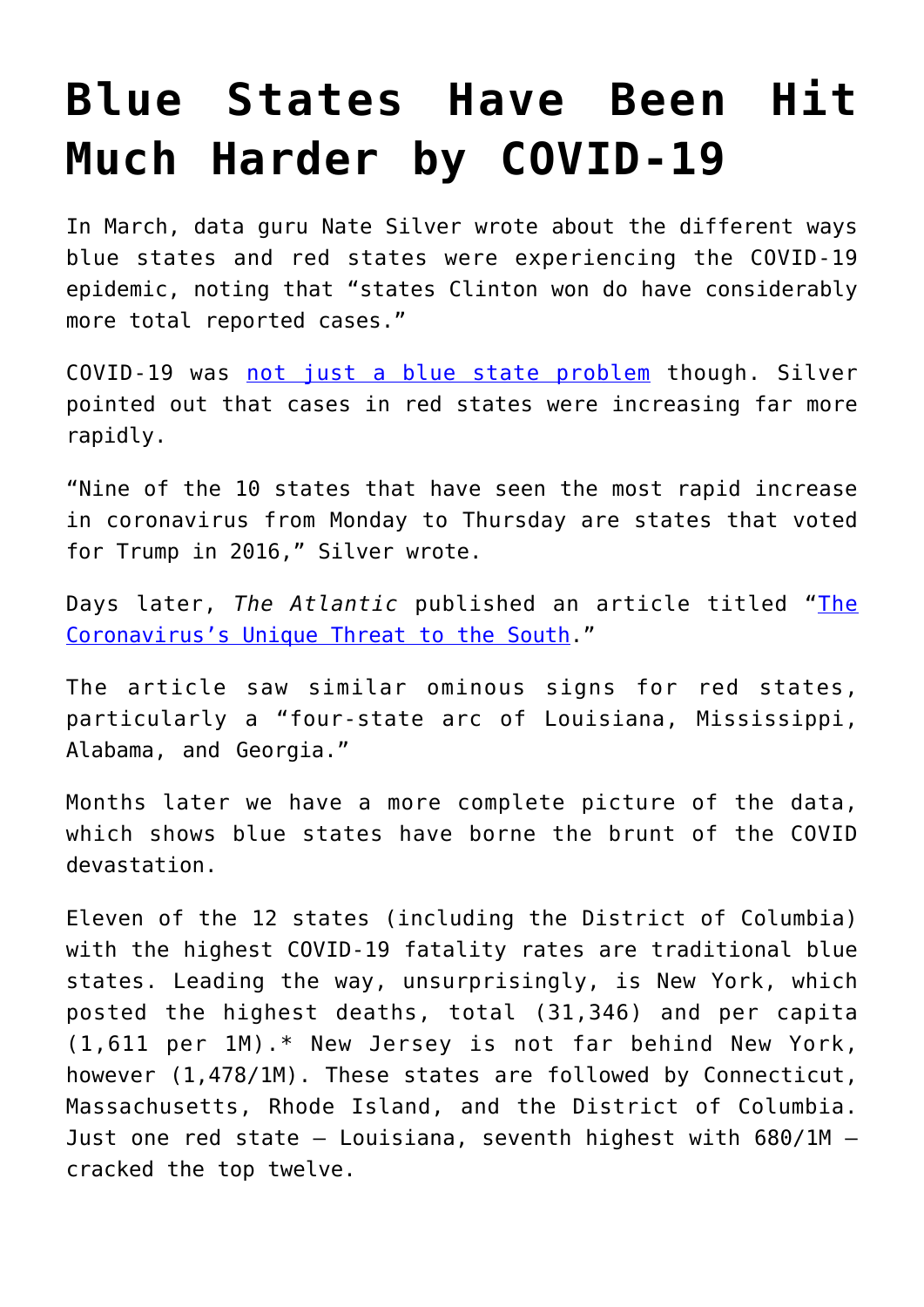

The question is, *why*?

After all, blue states tended to have the most stringent lockdowns. Indeed, [eight red states](https://www.latimes.com/politics/story/2020-04-22/states-without-coronavirus-stay-at-home-order) – Arkansas, Iowa, Nebraska, North Dakota, South Dakota, Oklahoma, Utah and Wyoming – declined to issue stay-at-home orders at all (though some took less severe measures).

None of these states were among the states hardest hit by  $COVID-19$ .

The data could lend support to epidemiologists – John Ioannidis. Anders Tegnell, and [others](https://www.youtube.com/watch?v=vrL9QKGQrWk) – who have expressed skepticism on the efficacy of lockdowns.

"Blind lockdown of entire populations has questionable added benefits," Ioannidis, the C.F. Rehnborg Chair in Disease Prevention at Stanford University, [recently wrote](https://fee.org/articles/world-leading-infectious-disease-expert-government-lockdowns-must-end/) in the medical journal BMJ.

A second reason could stem from other policy decisions. Several states hardest hit by the coronavirus were among those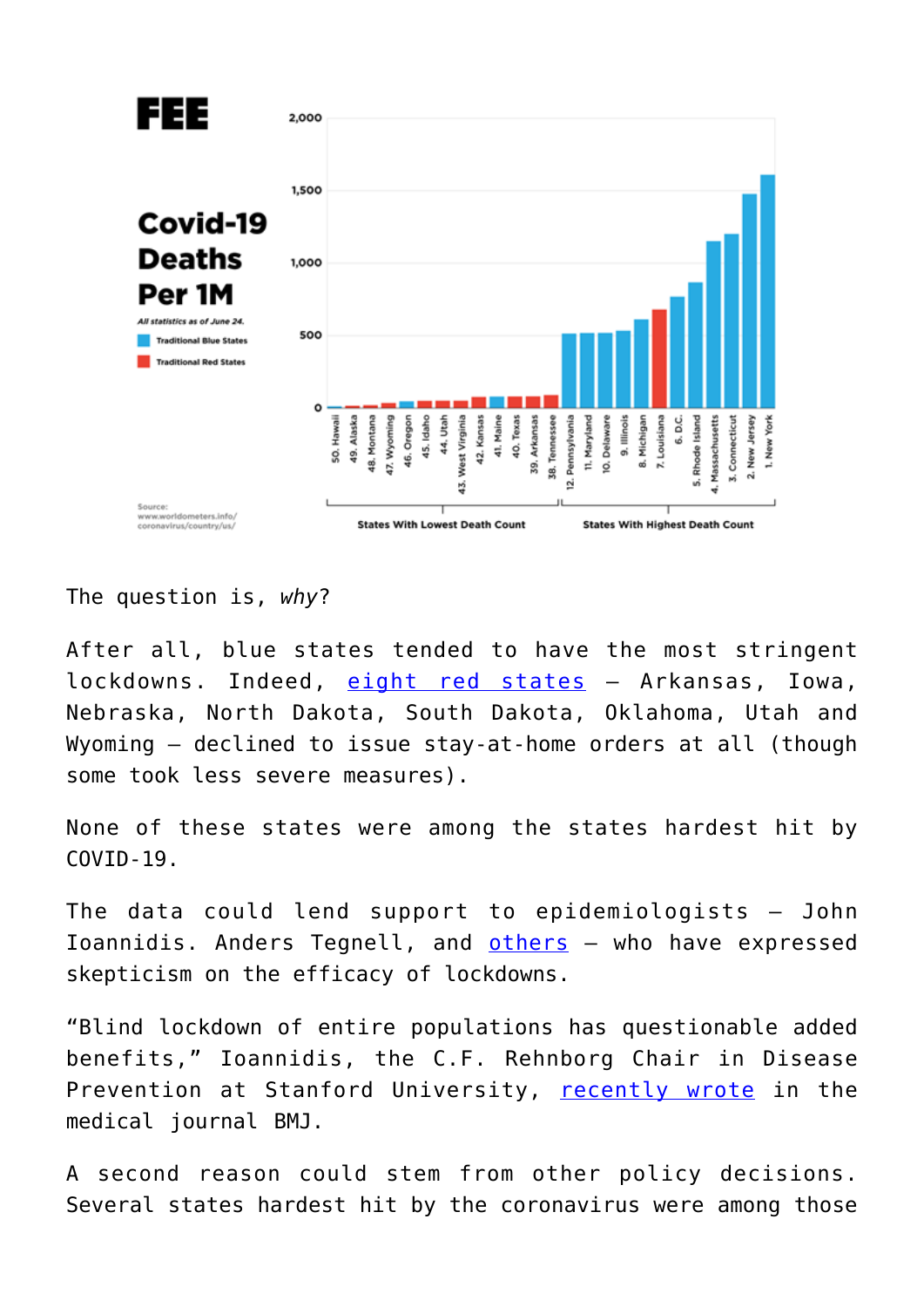that passed controversial policies that prohibited nursing homes from refusing to admit patients released from hospitals because they had the coronavirus.

Public health experts and trade association leaders had [questioned](https://fee.org/articles/how-states-turned-nursing-homes-into-slaughter-houses-by-forcing-them-to-admit-discharged-covid-19-patients/) the policies, noting older populations were the most at-risk and most nursing homes lack the resources to effectively quarantine COVID carriers. One 31-year-old health care worker [told](https://www.nytimes.com/2020/04/24/us/nursing-homes-coronavirus.html) *The New York Times* the policy was "a sentence of death for all the older patients."

The policy could explain why several states – New York, New Jersey, Michigan, and Pennsylvania, among them – experienced higher rates of fatality.

"The policy of sending recovering Covid patients back to nursing homes is the only policy of which I'm aware that seems unambiguously relevant for explaining differences we've observed between states with outlier death rates and the rest of the country," Jeffrey Clemens, a Harvard trained economist and associate professor at the University of California-San Diego, told me in an email interview.

Following public outcry of the policy, many states shifted course. *Politico* recently reported that many states, including Massachusetts and Michigan, are now [prodding eldercare](https://www.politico.com/news/2020/06/04/states-nursing-homes-coronavirus-302134) [facilities](https://www.politico.com/news/2020/06/04/states-nursing-homes-coronavirus-302134) to admit COVID carrying residents by offering financial incentives, "raising the risks of spreading infections and substandard care for seriously ill patients."

A third possibility is that blue states tend to have higher urban density, which in theory could make spreading of the virus easier. Eight of the states hardest hit by the coronavirus – New Jersey, Rhode Island, Massachusetts. Connecticut, Maryland, Delaware, New York and Pennsylvania – are also among the [ten densest states](https://simple.wikipedia.org/wiki/List_of_U.S._states_by_population_density) in the US.

While urban density might seem like an obvious link to the spread of COVID-19, a recent World Bank report analyzing data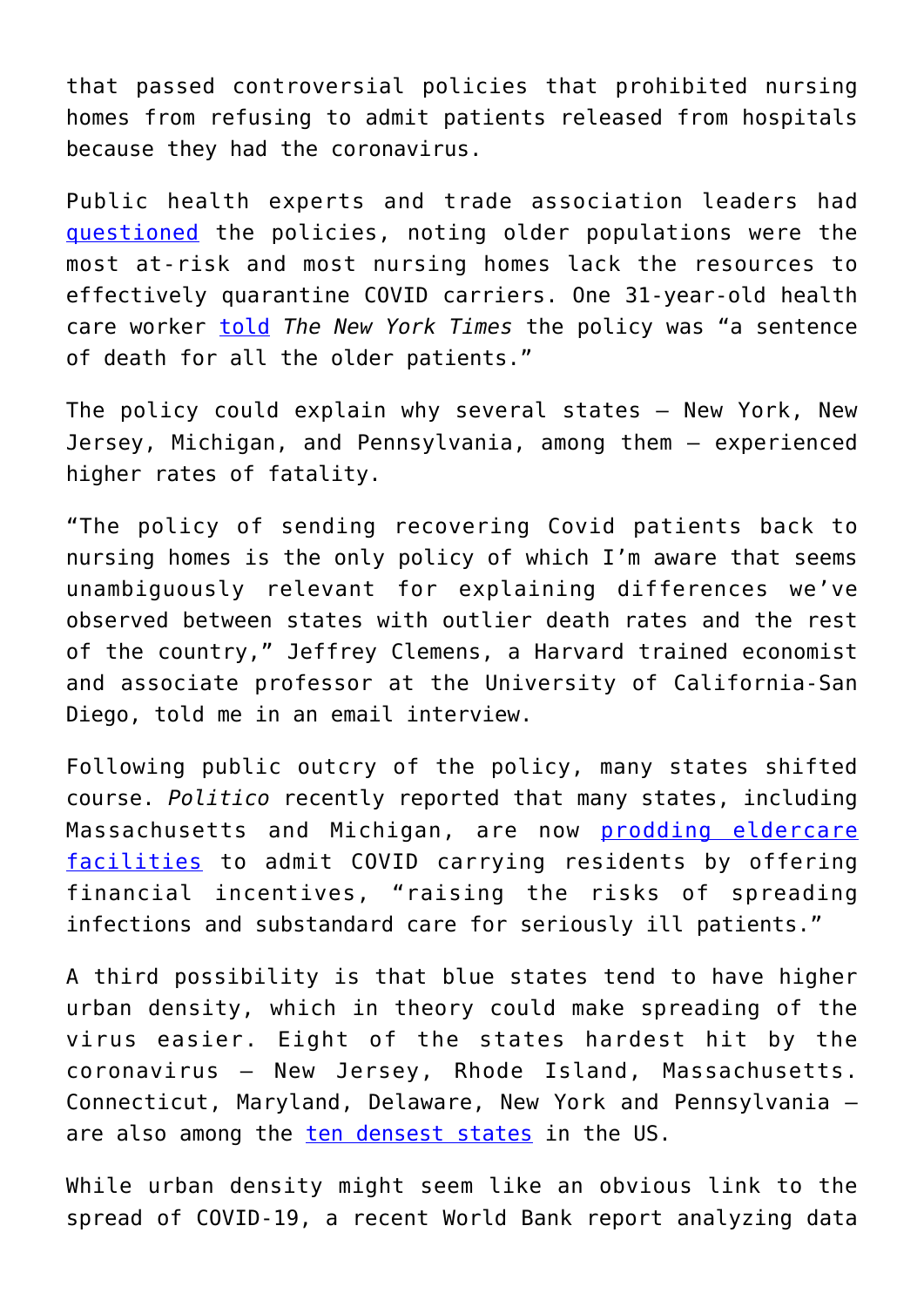from China suggested this was not actually the case.

"On the contrary, cities with the highest coronavirus infection rates were those with relatively low population densities, in the range between 5,000 to 10,000 people per square kilometer," the [authors found](https://blogs.worldbank.org/sustainablecities/urban-density-not-enemy-coronavirus-fight-evidence-china).

Dr. Mary T. Bassett, director of the Francois-Xavier Bagnoud Center for Health and Human Rights at Harvard, agreed, saying it's a mistake to blame population density for the spread of COVID-19, noting population density is not the same as overcrowding.

"Everything we know so far about the coronavirus tells us that blaming density for disease is misguided," Bassett [wrote](https://www.nytimes.com/2020/05/15/opinion/sunday/coronavirus-cities-density.html) in *The New York Times*.

The truth is we don't yet know with any degree of certainty why blue states have suffered more throughout the COVID-19 pandemic. It's safe to say numerous variables – health care system quality and access, underlying health and age of the population, policy decisions, habits of hygiene, etc. – all play a role.

It also must be noted that we're still not through the pandemic. Cases [continue to climb](https://www.cnbc.com/2020/06/24/us-hits-highest-single-day-of-coronavirus-cases-at-36358-breaking-april-record.html) - in part due to [increased](https://www.nytimes.com/2020/06/24/us/coronavirus-texas-abbott-masks.html) [transmission,](https://www.nytimes.com/2020/06/24/us/coronavirus-texas-abbott-masks.html) and in part through expanded testing, which increased from 345,000 tests per day in May [to 478,000](https://www.cnbc.com/2020/06/23/trump-blames-rise-in-coronavirus-cases-on-testing-despite-signs-of-spread.html) in June – and red states could yet see similar results.

For now, however, the record is clear: blue states have experienced far worse devastation from COVID-19.

*\*All numbers current as of June 24, 2020.*

—

*This article was originally published on FEE.org. Read the [original article.](https://fee.org/articles/blue-states-have-been-hit-much-harder-by-covid-19-why/)*